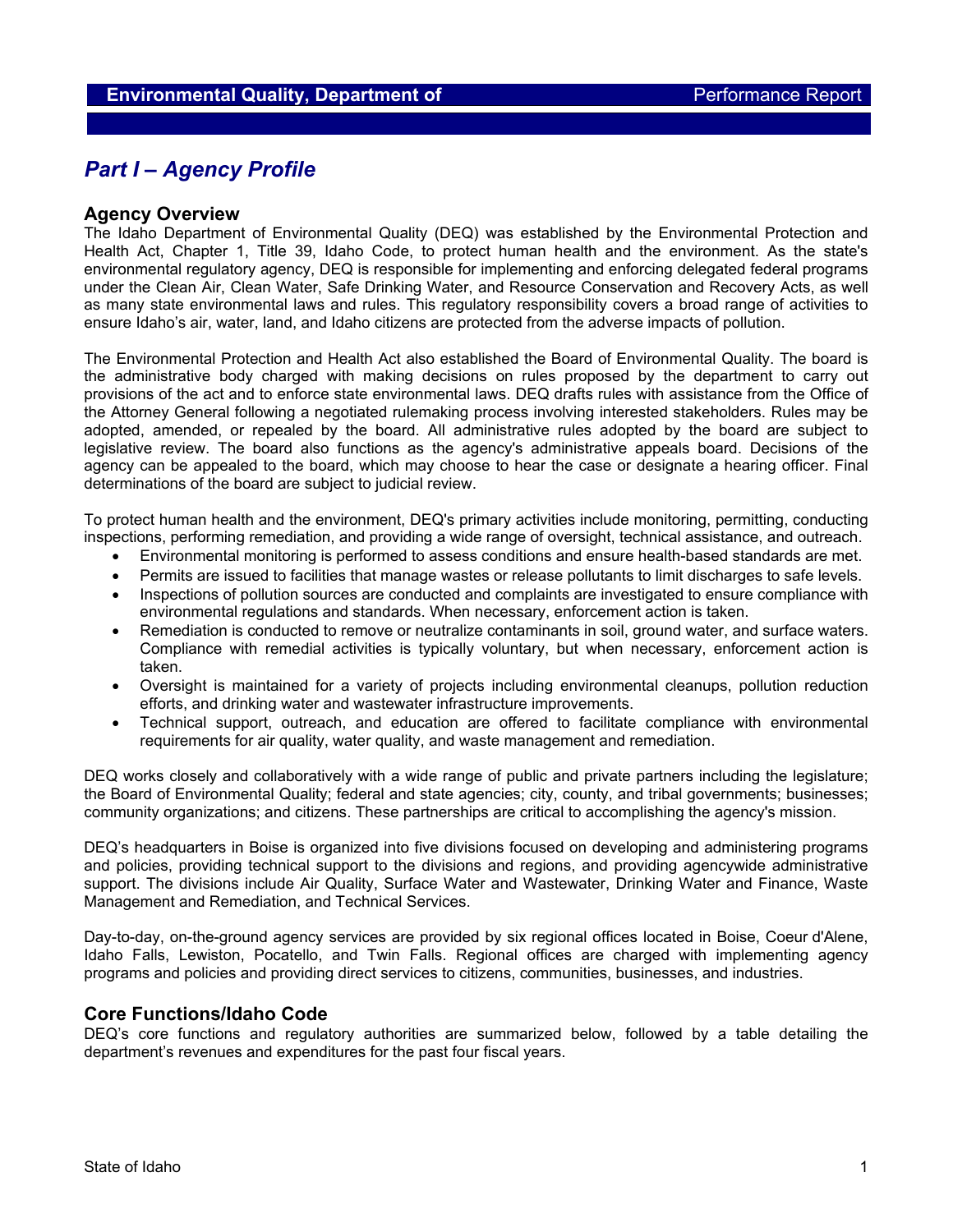- Air Quality: DEQ ensures compliance with federal and state health-based air quality standards by collecting air quality information, monitoring, developing and issuing permits, conducting inspections at facilities, responding to complaints, and coordinating air quality improvement efforts among communities, citizen groups, businesses, industries, other state agencies, tribes, and the US Environmental Protection Agency (EPA) (Title 39, Chapter 1, Idaho Code; Clean Air Act).
- **Water Quality:** DEQ protects the surface and ground waters of the state to support beneficial uses and provide safe drinking water supplies by setting water quality standards, certifying project compliance with standards, monitoring, reporting on water quality, developing and implementing improvement plans, issuing wastewater reuse and direct discharge permits, and providing grants and loans for constructing drinking water and wastewater treatment facilities (Title 39, Chapters 1, 36, 66, 76, 79, 85, Idaho Code; Title 37, Chapter 21, Idaho Code; Title 50 Chapter 13 Idaho Code; Clean Water Act).
- **Waste Management and Remediation:** DEQ ensures management and disposal of waste generated in or entering Idaho is conducted in a manner protective of human health and the environment. DEQ responds to releases of hazardous substances to surface waters, ground waters, or soils and conducts, oversees, and negotiates cleanup of contaminated sites. DEQ works with communities to rehabilitate contaminated sites to return them to a safe and developable condition (Title 39, Chapters 1, 30, 44, 58, 65, 71, 72. 74, 81, 88, Idaho Code; Resource Conservation and Recovery Act; Comprehensive Environmental Response, Compensation, and Liability Act).
- **INL Oversight:** DEQ oversees activities at the Idaho National Laboratory (INL) to ensure compliance with legal agreements and environmental regulations for waste treatment, remediation, and removal. DEQ maintains an independent environmental monitoring program designed to verify and supplement monitoring programs carried out by the INL. Working with other state agencies, DEQ assists local governments statewide in planning and responding to emergencies involving radiological materials. DEQ also routinely informs the public about INL activities impacting Idaho's environment (Title 39, Chapter 1, Idaho Code).

| <b>Revenue</b>                        | <b>FY 2018</b> | FY 2019        | <b>FY 2020</b> | <b>FY 2021</b> |
|---------------------------------------|----------------|----------------|----------------|----------------|
| <b>Air Quality Permitting</b>         | \$931,006      | \$1,126,068    | \$793,865      | \$1,214,168    |
| Public Water System Oversight         | \$1,651,657    | \$1,620,766    | \$1,747,254    | \$1,570,492    |
| <b>Water Pollution Control</b>        | \$4,829,865    | \$4,823,587    | \$4,823,194    | \$4,804,852    |
| <b>Environmental Remediation</b>      | \$1,970,968    | \$2,110,912    | \$2,081,704    | \$365,641      |
| Cooperative DEQ-Federal               | \$20,838,643   | \$23,280,316   | \$21,414,464   | \$18,618,610   |
| Cooperative DEQ-General               | \$19,621,100   | \$20,751,696   | \$22,013,564   | \$20,963,476   |
| Cooperative DEQ-Other                 | \$1,921,310    | \$2,115,232    | \$4,268,183    | \$2,602,490    |
| <b>Bunker Hill Consent Decree</b>     | \$568,222      | \$179,326      | \$287,571      | \$2,124,981    |
| Underground Storage Tank Fees         | $---a$         | \$196,085      | \$198,558      | \$199,816      |
| Idaho Pollutant Discharge Elimination | $---b$         | $---b$         | \$764,771      | \$1,170,992    |
| System                                |                |                |                |                |
| <b>Total</b>                          | \$52,332,771   | \$56,203,988   | \$58,393,128   | \$53,635,518   |
| <b>Expenditures</b>                   | <b>FY 2018</b> | <b>FY 2019</b> | <b>FY 2020</b> | <b>FY 2021</b> |
| <b>Personnel Costs</b>                | \$30,425,221   | \$30,856,108   | \$31,381,508   | \$30,027,626   |
| <b>Operating Expenditures</b>         | \$12,234,514   | \$13.397.042   | \$12,333,133   | \$12,494,236   |
| Capital Outlay                        | \$475,410      | \$542,398      | \$414,156      | \$404,646      |
| <b>Trustee/Benefit Payments</b>       | \$5,880,173    | \$6,368,776    | \$7,202,156    | \$5,773,975    |
| Total                                 | \$49,015,318   | \$51,164,325   | \$51,330,953   | \$48,700,483   |

## **Revenues and Expenditures**

a. FY 2019 is the first year DEQ has received this revenue source.

b. FY 2020 is the first year DEQ has received this revenue source.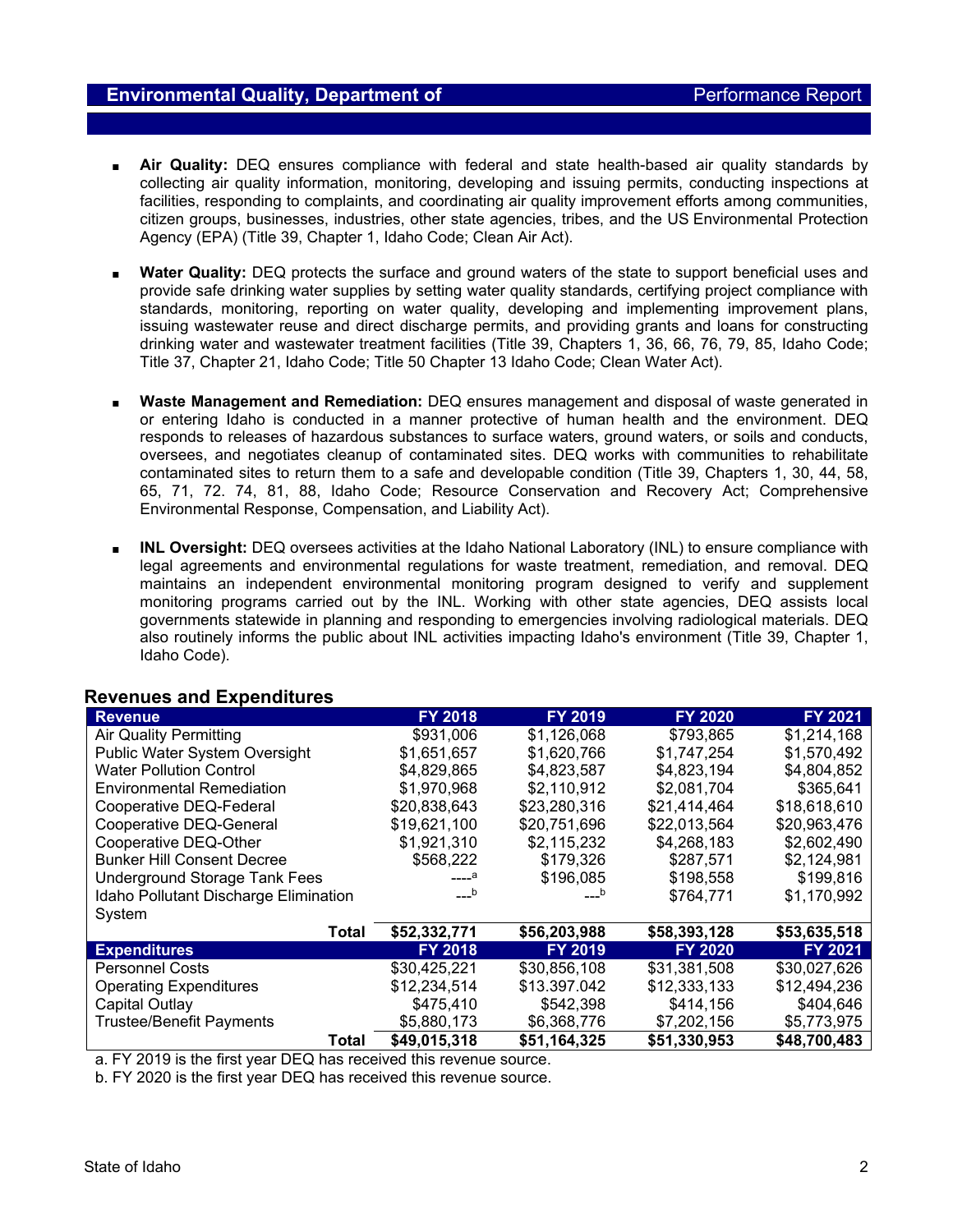## **Environmental Quality, Department of** *Environmental Quality***, Department of** *Performance Report*

## **Profile of Cases Managed and/or Key Services Provided**

The following table summarizes some of the key services DEQ provides to communities, businesses, industries, and the citizens of Idaho.

| <b>Cases Managed and/or Key Services Provided</b>                                                   | FY 2018           | FY 2019         | <b>FY 2020</b>   | <b>FY 2021</b>          |
|-----------------------------------------------------------------------------------------------------|-------------------|-----------------|------------------|-------------------------|
| <b>Air Quality Division</b>                                                                         |                   |                 |                  |                         |
| Air Quality Permits to Construct Issued                                                             | 90                | 72              | 70               | 68                      |
| Air Quality Tier I (Title V) Permits Issued                                                         | 15                | 18              | 13               | 14                      |
| Air Quality Tier II Permits Issued                                                                  | $\mathbf{1}$      | 1               | 1                | 1                       |
| Air Quality Permits by Rule Issued                                                                  | ---- <sup>a</sup> | 26              | 40               | 31                      |
| Inspections of Stationary and Portable Air<br><b>Pollution Sources</b>                              | 125               | 197             | 212              | 214                     |
| Number of Crop Residue Acres Approved and<br><b>Burned</b>                                          | 34,247            | 40,104          | 34,312           | 54,347                  |
| <b>Water Quality Divisions</b>                                                                      |                   |                 |                  |                         |
| <b>Wastewater Grants Awarded</b>                                                                    | \$347,500         | \$343,500       | \$326,625        | \$303,460               |
| Wastewater Loans Awarded                                                                            | \$66,972,863      | \$53,423,000    | \$65,765,815     | \$38,577,250            |
| <b>Drinking Water Grants Awarded</b>                                                                | \$398,958         | \$248,935       | \$339,250        | \$347,500               |
| <b>Drinking Water Loans Awarded</b>                                                                 | \$21,015,156      | \$6,058,650     | \$62,679,141     | \$19,285,914            |
| 401/404 Water Quality Certifications Issued                                                         | 87                | 48              | 57               | 47                      |
| <b>Wastewater Reuse Permits Issued</b>                                                              | 19                | 23 <sup>b</sup> | 12 <sup>b</sup>  | 5                       |
| <b>IPDES Direct Discharge Permits Issued</b>                                                        | ---- <sup>a</sup> | 1               | 9                | $\overline{7}$          |
| Total Wastewater Engineering Plan and<br><b>Specification Reviews Completed</b>                     | 302               | 256             | 400              | 402                     |
| Total Drinking Water Engineering Plan and<br><b>Specification Reviews Completed</b>                 | 296               | 409             | 470              | 492                     |
| Drinking Water Sanitary Surveys Completed                                                           | 394               | 441             | 342 <sup>c</sup> | 390                     |
| Source Water Assessments Completed                                                                  | 110               | 102             | 110              | 83                      |
| Active Nonpoint Source Projects Administered<br>(Previous Calendar Year)                            | 32                | 45              | 42               | 47                      |
| Nonpoint Source Projects Completed<br>(Previous Calendar Year)                                      | 8                 | 9               | 3                | 19                      |
| Beneficial Use Reconnaissance Program (BURP)<br><b>Sites Surveyed</b>                               | 280               | 242             | 235              | $\mathsf{O}^\mathsf{d}$ |
| <b>Waste Management and Remediation Division</b>                                                    |                   |                 |                  |                         |
| Leaking Underground Storage Tank Cleanups<br>Completed                                              | 16                | 16              | 21               | 11                      |
| Underground Storage Tank Training and<br><b>Inspections Completed</b>                               | 407               | 338             | 285              | 487                     |
| Hazardous Waste Inspections Conducted                                                               | 102               | 111             | 85               | 93                      |
| Three-to-five-year inspections of municipal solid<br>waste landfills completed (three are required) | ---- <sup>a</sup> | 6               | $\overline{2}$   | 6                       |
| <b>Snake River Plain Environmental Samples</b><br>Analyzed (for INL)                                | 5,780             | 6,027           | 5,809            | 6,159                   |
| Pollution Prevention Technical Assistance Efforts                                                   | 98                | 110             | 78               | 96                      |

a. New key service—data are not available for FY 2016–FY 2018.

b. Loss of key staff statewide has affected these numbers. Seven major permit modifications have also been issued (EPA Performance Partnership Agreement).

c. The drop in surveys is due to COVID 19. From the end of quarter 3 through quarter 4, sanitary surveys were suspended by DEQ and the health districts.

d. All BURP monitoring occurs in summer (Q1); BURP was suspended due to COVID and budget reductions.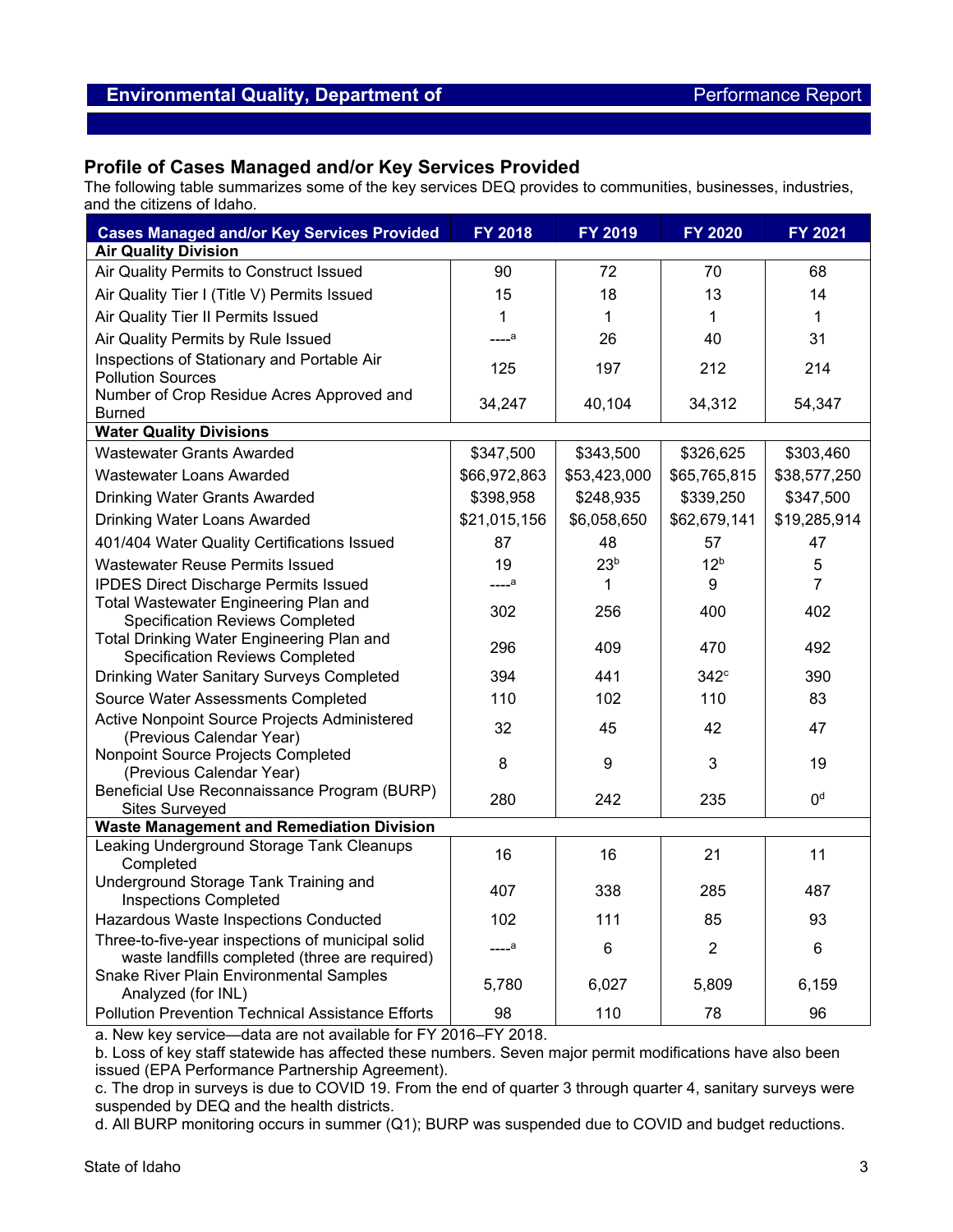## **FY 2021 Performance Highlights**

*Air Quality*—In 2016, Volkswagen agreed to settle a lawsuit alleging it manufactured diesel cars sold and operated with systems intended to defeat emission tests. As a Volkswagen Settlement Beneficiary, the State of Idaho is eligible to request \$17.3 million dollars from the Volkswagen Settlement Fund for projects under Eligible Mitigation Actions, which include a vehicle replacement program (VRP) and an electric vehicle supply equipment program (EVSE). Through the VW Trust, and in combination with EPA Diesel Emission Reduction Act grant funding, DEQ has completed two VRP application periods, the 2019 and 2020 VRPs. DEQ awarded \$7.5 million dollars in settlement funding projects in the 2019 VRP to replace 130 diesel vehicles, of which \$2 million in rebates were paid in FY 2021 toward 41 heavy duty diesel vehicle replacements. The 2020 VRP application period closed on June 1, 2020; DEQ awarded \$5.2 million in settlement funding projects to replace 69 diesel vehicles, of which \$239,485 was paid in FY 2021 to replace 5 heavy duty diesel vehicles. DEQ has also approved four applications for funding toward six electric vehicle-charging stations and currently has one additional application under review. Two of these projects were completed with \$151,257 paid in FY 2021 to install two EV charging stations. DEQ works closely with the Office of Energy and Mineral Resources on the electric vehicle supply equipment portion of the settlement.

*Water Quality*—In federal fiscal years 2020 and 2021, EPA provided DEQ with an additional \$87,000 and \$126,000 in Public Water System Supervision grant funding, respectively. This additional funding will be used for activities that deal with emerging contaminants such as per- and polyfluoroalkyl substances (PFAS). The Drinking Water Bureau developed a drinking water source sampling project to evaluate the presence and sources of PFAS in Idaho's public drinking water. This monitoring will complement the monitoring done under EPA's Third Unregulated Contaminant Monitoring Rule, where 33 of Idaho's systems participated between 2013 and 2015 (none of these samples were over the method detection limit). Sampling is voluntary. Sampling began in spring 2021 and will continue through 2022 or until funding is exhausted.

The Surface and Wastewater Division completed evaluation and negotiated rulemaking under Executive Order No. 2020-01 (Zero-Based Regulation) for IDAPA 58.01.09 Rules Regulating Swine Facilities. This effort resulted in removing 115 restrictive words and a total of 2,394 words removed from the chapter.

*Waste Management and Remediation*—The Hazardous Waste Bureau developed a number of outreach materials to help the regulated community achieve better compliance. The program developed facts sheets on satellite accumulation areas and paint waste disposal in response to requests from generators. In March 2021, the Bureau held a virtual workshop covering a new rule, Management Standards for Hazardous Waste Pharmaceuticals, and developed a storyboard about the rule for the DEQ website. The universal waste fact sheet was updated to reflect the addition of aerosol cans to the list of hazardous wastes that may be managed under the streamlined universal waste rule.

The Hazardous Waste Bureau utilized EPA multipurpose grant funding to update the Idaho Hazardous Waste Annual Report (HWAR) software. The original HWAR software application was developed in 2004, and the software was no longer supported and did not meet current server, network, and cybersecurity requirements. Between May and December 2020, DEQ contracted with a company to develop a new HWAR application that has improved functionality. Additionally, the Hazardous Waste Bureau has been working to put together an electronic Inspector Toolbox, which includes regulatory interpretations, templates, brochures and fact sheets, and checklists. The program has also implemented a training program for our new inspectors and implemented monthly trainings for the entire group.

The Waste Management and Remediation Division completed evaluation and negotiated rulemaking pursuant to Executive Order No. 2020-01 (Zero-Based Regulation) of two rule chapters: (1) the Rules and Standards for Hazardous Waste Management (IDAPA 58.01.05), removing 45 restrictive words and 957 total words from the chapter; and (2) the Land Remediation Rules (IDAPA 58.01.18), removing 50 restrictive words and 3,498 words from the chapter.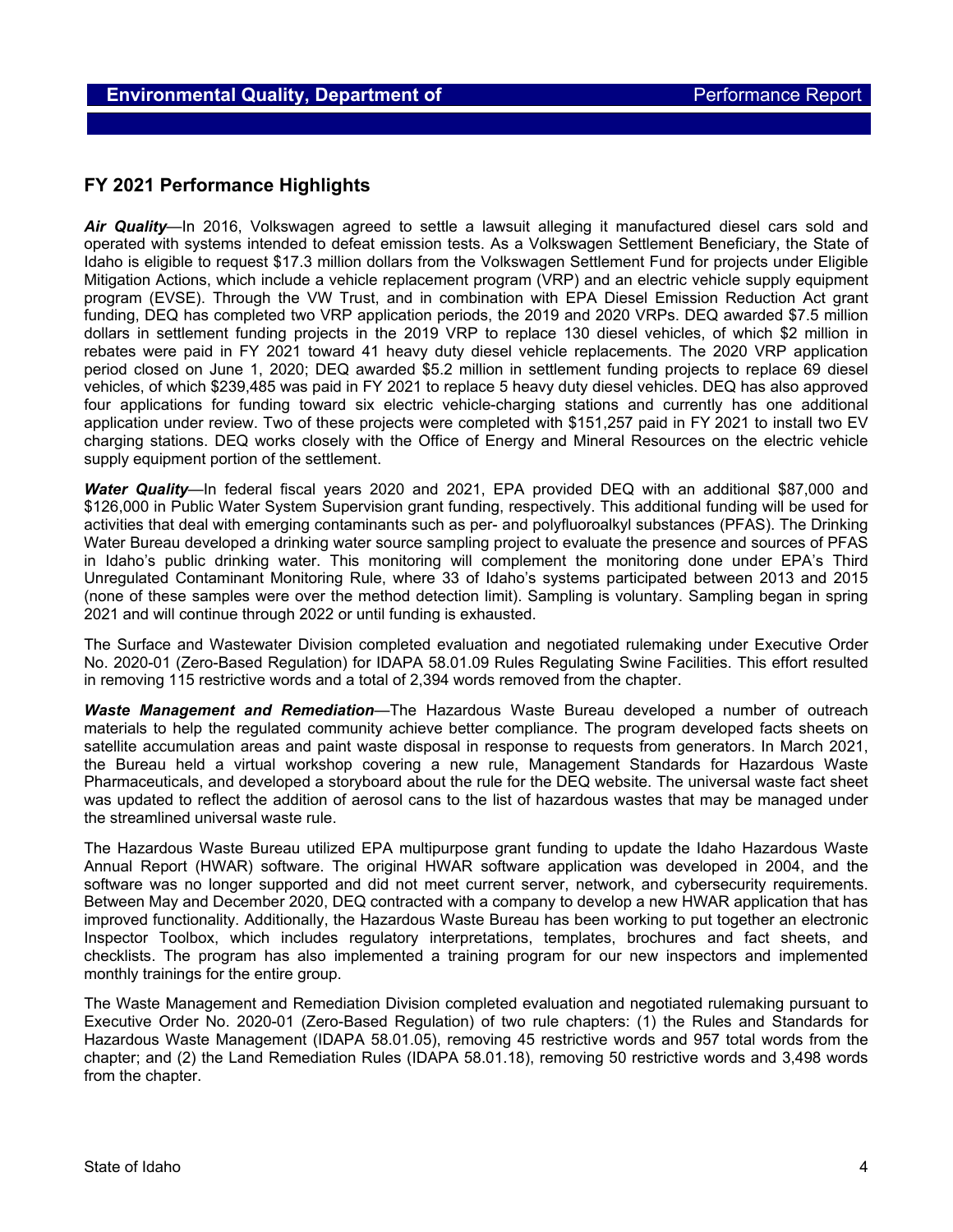# *Part II – Performance Measures*

DEQ's target performance measures are used to track and report progress in meeting the overall agency goal of protecting public health and the environment. These targets were chosen because each tracks measurable agency actions and reflects an actual environmental or public health outcome or result. Each performance measure is revisited annually through the strategic planning process to ensure its continued relevance.

#### **Goals and Performance Measures**

We successfully completed several objectives that improved air quality, prioritized impaired waters, and identified new, existing contaminated sites. As a result, the Air Quality, Water Quality, and Waste Management and Remediation Divisions developed new objectives for the next fiscal year. FY 2022 targets are provided in the Goals and Performance Measures table.

**Performance Measure 1**—The target of zero days is based on 2 days in unhealthy range in FY 2020. This performance measure is determined by any single air monitor reaching unhealthy, which is identified as *red* on the Air Quality Index (AQI) scale. If multiple air monitors reach unhealthy air quality levels on the same day, it still counts as 1 day. A vast majority of measured unhealthy days can result from exceptional events such as wildfire and dust.

**Performance Measure 2**—Derived from DEQ's 2018–2020 Integrated Report, this performance measure compares the number of river and stream miles that support beneficial uses to the number of assessed river and stream miles.

**Performance Measure 3**—Since issuing the strategic plan in July 2021, the numbers for this measure have been updated. Based on the beginning of the state fiscal year, the target of 204 sites is a 10% reduction in the 227 open contaminated sites (3,010 total known contaminated sites). This performance measure includes leaking underground storage tanks and general remediation sites. Contaminated site closure is complete when contaminant concentrations meet acceptable risk-based or other approved criteria through assessment or remediation activities. This performance measure excludes sites under the Comprehensive Environmental Response, Compensation, and Liability Act (Superfund), including mega sites, such as the Idaho National Laboratory and Bunker Hill; Department of Defense cleanup sites; hazardous waste sites; and solid waste facilities.

**Performance Measure 4**—This performance measure is based on wastewater reuse applications, IPDES applications, drinking water and wastewater plan and specification submittals, air quality permit applications, and hazardous waste permit applications.

**Performance Measure 5**—This performance measure is based on 5-year averages across programs. Each program measures compliance differently. Annual updates will be made to the benchmark.

**Performance Measure 6**—This performance measure includes air quality permits to construct, water quality reuse and IPDES permits, and hazardous waste permits. The IPDES Program inherited a permit backlog that will require 1-to-2 permit cycles (5–10 years) to meet the national goal of 90% current permits.

**Performance Measure 7**—Continuous improvement is a long-term approach to systematically target and incrementally change processes to improve efficiency and quality within the agency. Using the kaizen philosophy and a lean process focus, DEQ will examine our processes in detail and determine output improvements. All staff are encouraged to suggest and implement changes that create continuous improvement within the regions and across the agency.

**Performance Measure 8**—This newly developed performance measure will evaluate employee engagement and retention over time. As an organization, DEQ wants to ensure employees feel connected to the agency, our mission, and the strategic plan. If employees are engaged, they are happier and more productive, which results in less turnover, an expensive issue for DEQ. Assessing engagement and turnover will help us determine if we are achieving this goal.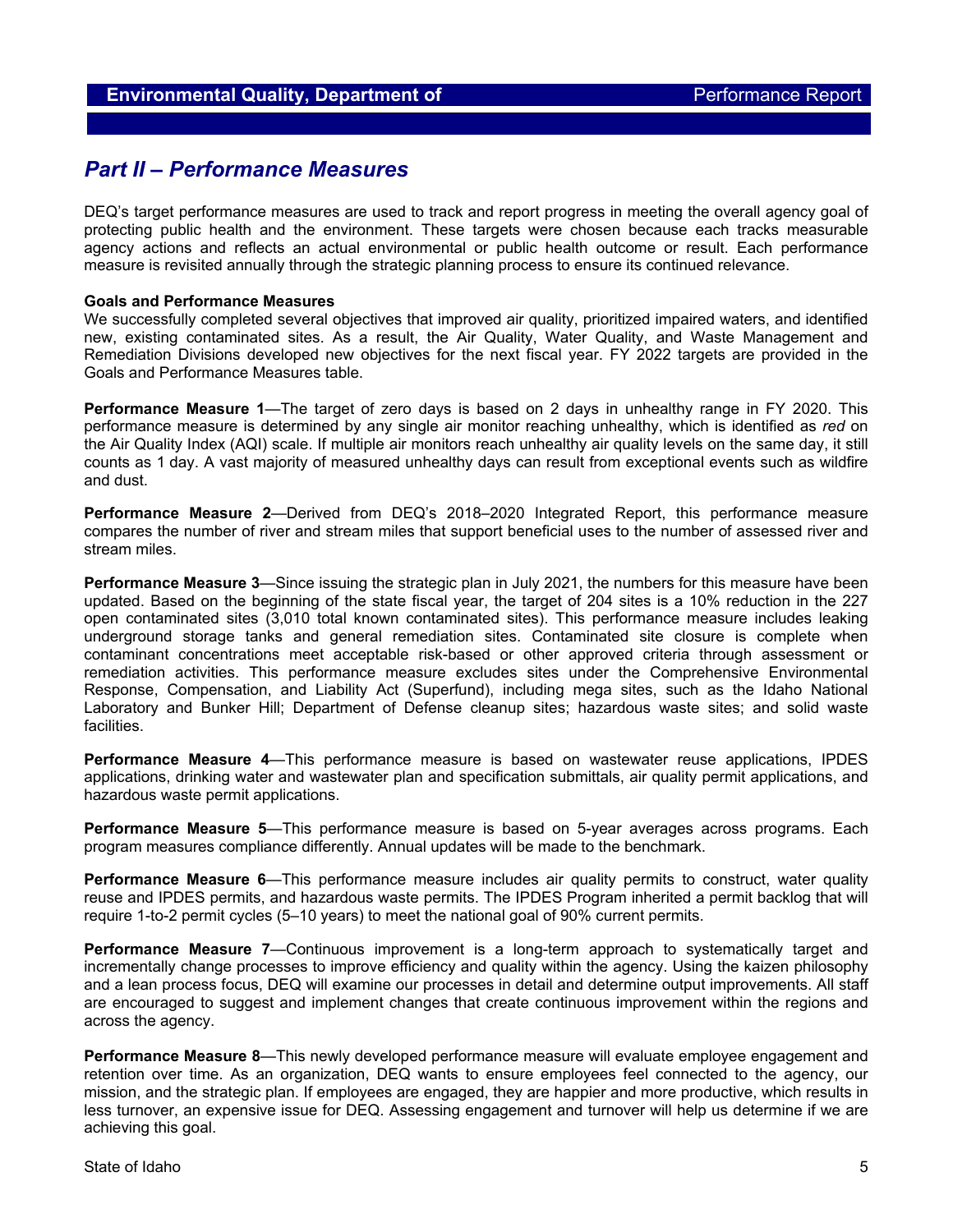| <b>Goals and Performance Measures</b>                                                                                                              |        |                  |                     |                  |                  |           |  |  |  |
|----------------------------------------------------------------------------------------------------------------------------------------------------|--------|------------------|---------------------|------------------|------------------|-----------|--|--|--|
| <b>Performance Measure</b>                                                                                                                         |        | <b>FY 2018</b>   | FY 2019             | <b>FY 2020</b>   | <b>FY 2021</b>   | FY 2022   |  |  |  |
| Goal 1                                                                                                                                             |        |                  |                     |                  |                  |           |  |  |  |
| Make recognizable and measurable environmental improvements                                                                                        |        |                  |                     |                  |                  |           |  |  |  |
| 1. Reduce number of unhealthy<br>days based on the Air Quality<br>Index (AQI) throughout the state                                                 | actual | 25 days          | 11 days             | 2 days           | 16 days          |           |  |  |  |
|                                                                                                                                                    | target | n/a <sup>a</sup> | 0 days              | 0 days           | 0 days           | 0 days    |  |  |  |
| 2. Increase the percentage of<br>assessed rivers and streams<br>supporting beneficial uses                                                         | actual | 33%              | 33%                 | 33%              | 35%              |           |  |  |  |
|                                                                                                                                                    | target | n/a <sup>a</sup> | 35%                 | 35%              | 35%              | 35%       |  |  |  |
| 3. Reduce the number of known<br>contaminated sites                                                                                                | actual | 275 sites        | 237 sites           | 234 sites        | 227              |           |  |  |  |
|                                                                                                                                                    | target | n/a <sup>a</sup> | 247 sites           | 213 sites        | 211 sites        | 204 sites |  |  |  |
|                                                                                                                                                    |        | Goal 2           |                     |                  |                  |           |  |  |  |
| Provide first-class customer service as a trusted source for environmental leadership                                                              |        |                  |                     |                  |                  |           |  |  |  |
| 4. Increase the percentage of<br>complete permit applications<br>and facility plan and<br>specification submittal packages<br>on initial submittal | actual | 46%              | 71%                 | 45%              | 66%              |           |  |  |  |
|                                                                                                                                                    | target | n/a <sup>a</sup> | 82%                 | 82%              | 82%              | 82%       |  |  |  |
| 5. Increase the compliance rate of<br>inspected facilities                                                                                         | actual | 73%              | $82\%$ <sup>b</sup> | 80%              | 74%              |           |  |  |  |
|                                                                                                                                                    | target | n/a <sup>a</sup> | 82%                 | 82%              | 82%              | 82%       |  |  |  |
| Goal 3<br>Foster a culture of continuous improvement                                                                                               |        |                  |                     |                  |                  |           |  |  |  |
| 6. Increase the percentage of<br>permits issued before deadline                                                                                    | actual | 67%              | 88%                 | 80%              | 61%              |           |  |  |  |
|                                                                                                                                                    |        |                  |                     |                  |                  |           |  |  |  |
|                                                                                                                                                    | target | n/a <sup>a</sup> | 81%                 | 81%              | 81%              | 81%       |  |  |  |
| 7. Conduct 50 Lean improvement<br>projects per year                                                                                                | actual |                  |                     | 12%              | 42%              |           |  |  |  |
|                                                                                                                                                    | target | n/aª             | n/a                 | 100%             | 100%             | 100%      |  |  |  |
| 8. Reduce the amount of elective,                                                                                                                  | actual |                  |                     |                  |                  |           |  |  |  |
| non-retirement turnover in the<br>agency by 20%.                                                                                                   | target | n/a <sup>c</sup> | n/a <sup>c</sup>    | n/a <sup>c</sup> | n/a <sup>c</sup> | 13.5%     |  |  |  |

a. In 2018, DEQ developed all new goals and performance measures, and data are not available.

b. IPDES is excluded this year because the program does not have a full year of data to report.

c. In 2021, DEQ developed a new performance measure and objectives under Goal 3, and data are not available.

**Performance Analysis**—Over past fiscal years, DEQ has met or exceeded a majority of its performance measurement targets. In the coming year, DEQ will continue to make action-based progress with updated performance measures and objectives. Along with meeting new performance measures, DEQ is faced with the additional challenges as described below:

*Air Quality Goal 1 (Performance Measure 1)*—When DEQ developed new performance measures in 2017, the measure to reduce the number of unhealthy air quality days was based on the AQI scale during the calendar year. For CY 2017 the number was 25 days. On further review and to ensure consistency with other performance measures, DEQ changed this measure from calendar year to state fiscal year and continues to report on a state fiscal year basis.

Reducing the number of unhealthy air quality days based on the AQI is a reasonable measure to report; however, DEQ's success in meeting this measure is subject to the whim of wildfires and weather. From spring through fall, wildfire smoke can have a significant impact on the AQI. In SFY 2021, DEQ reported 16 days in the unhealthy or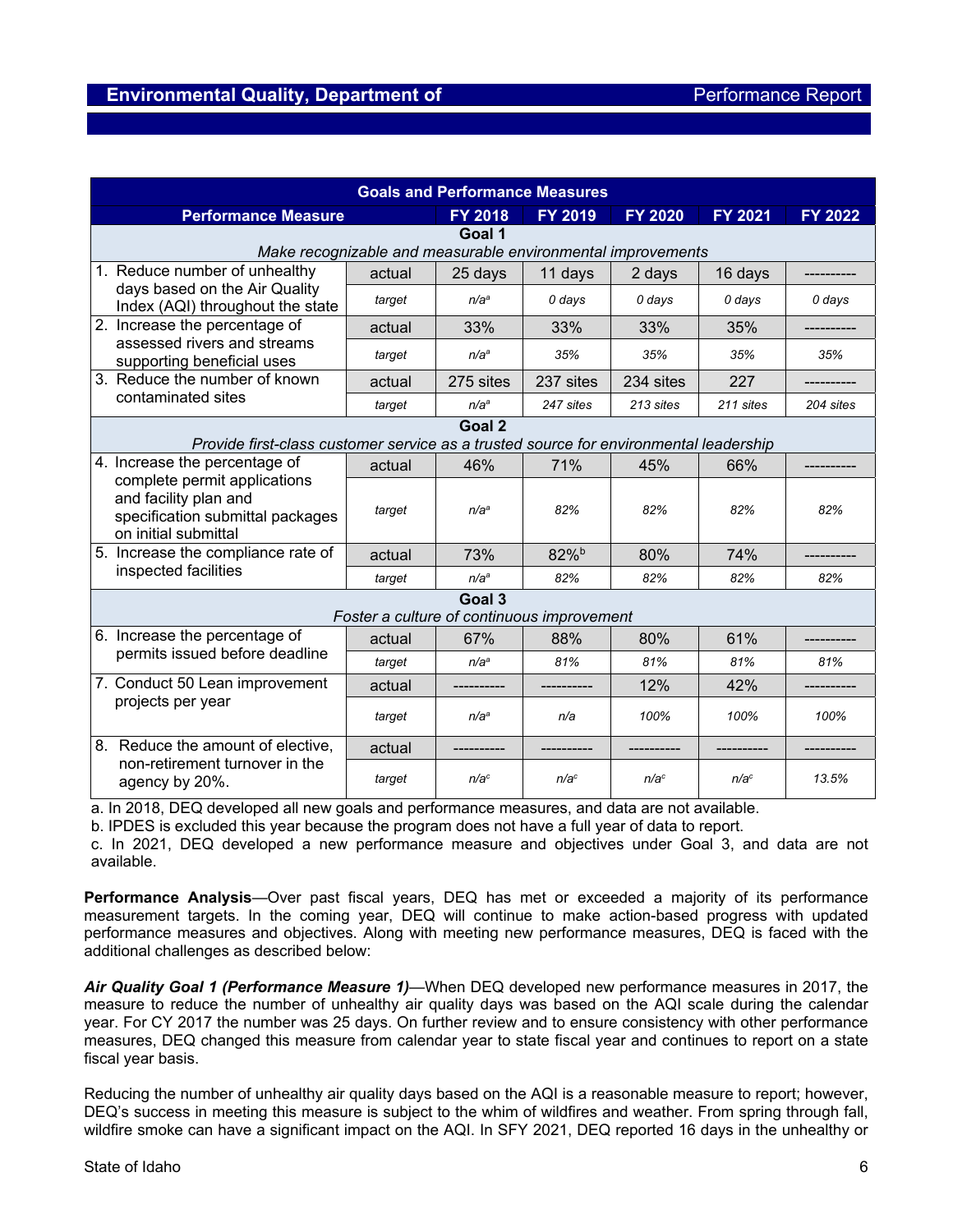worse AQI category of which one was not the result of wildfires or dust events. This event occurred on July 4, 2020, and was due to fireworks. Looking back, DEQ has observed a similar number of days with unhealthy AQI readings recorded. In SFY 2019, there were 11 days recorded, but 10 days were attributed to wildfire smoke. In SFY 2018, there were 17 days recorded, and 16 days were also attributed to wildfire smoke.

*Water Quality Goal 1 (Performance Measure 2)—*This represents the total percentage of stream miles assessed as Category 1 or 2 in Idaho's 2018–2020 Integrated Report approved on October 1, 2020. The next Integrated Report will not be submitted for EPA approval until approximately April 1, 2022; this number will remain unchanged until then.

*Waste Management and Remediation Goal 1 (Performance Measure 3)*—The number of contaminated sites identified under performance measure 3 fluctuates. There continues to be a number of new contaminated sites identified each year, and this results in slower progress made in reducing the overall number of contaminated sites. For example, during FY 2021, there were 124 sites closed, but 144 new sites were identified, which is a net increase of 20 sites overall for the fiscal year. These contaminated sites are the result of petroleum and chemical releases that are not predictable. Therefore, for some years the number of contaminated sites may increase while in other years the number may decrease. In addition, some sites are not necessarily new (recent) releases, but are newly identified or previously unaccounted for sites that were not previously included in the contaminated sites inventory. Note that there was an adjustment to the total number of general remediation sites; the total number was decreased by 27 sites (there was an error in the tracking, some sites were double counted). The net increase of 20 sites and the reduction of open sites is due to the tracking error resulted in a net decrease of 7 open sites under this performance measure.

*Agencywide Goals 2 and 3 (Performance Measures 4, 5, and 6)*—Beginning in mid-March 2020, DEQ temporarily halted certain routine inspections as regulated facilities and the state dealt with the COVID-19 pandemic and its impacts to facility operations and the availability of both DEQ inspector and facility staff to accommodate routine inspections. Routine inspections were resumed in early June 2020 according to an internal standard operating procedure, *Procedures for Routine Inspections During COVID-19*. Certain essential inspections, such as complaints, continued during the pandemic. In April 2020, an addendum to the DEQ Health and Safety Plan was created to address employee exposure to COVID-19 while traveling and performing essential fieldwork activities. Inspectors followed this addendum, other safety protocols, and the current version of the DEQ Return to Office Plan while conducting inspections. These protocols were utilized through fiscal year 2021.

On April 8, 2020, DEQ issued the guidance, *COVID-19 Regulatory Flexibility and Compliance Assistance,* outlining DEQ's approach to regulatory requirements and expectations of regulated facilities during the pandemic. Under this guidance, regulated facilities could request postponing certain activities and requirements due to impacts related to the pandemic, subject to DEQ approval, but were still required to ensure protection of human health and the environment. This regulatory flexibility allowed by the guidance was retained through fiscal year 2021.

In FY 2021, DEQ assumed delegated authority for non-storm water, generally permitted discharge facilities, bringing the total number of permitted facilities under DEQ authority to over 300. DEQ continues to inherit administratively continued permits from EPA resulting in a lower amount of permits being issued before the deadline. DEQ strives to meet the performance goal of reissuing permits prior to their expiration.

DEQ has improved technical and compliance assistance to facilities permitted under IPDES and reuse permits by providing routine review of monitoring reports and the ability to respond quickly when a potential issue is identified. This results in fewer facilities having violations identified at the time of inspection or having violations compile over time without being addressed. Fewer violations means an improved rate of compliance.

Some programs within the Waste Management and Remediation Division are challenged to develop timely outreach materials and to conduct outreach activities (e.g., workshops) that improve compliance rates of regulated facilities under the agencywide performance measure 5. In addition, over the last couple of years, as new regulations were implemented for the underground storage tank and hazardous waste programs, the annual